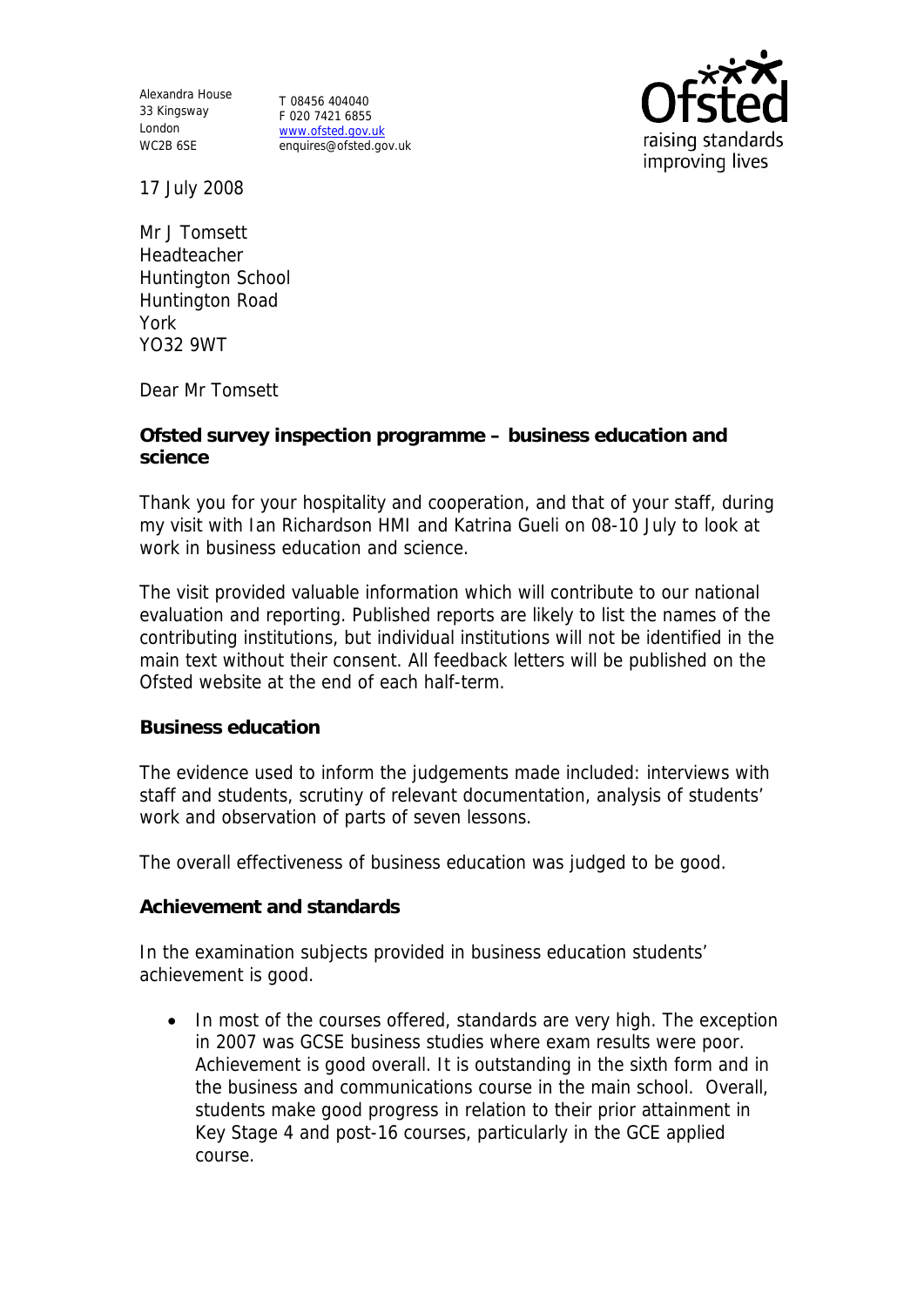Business subjects are popular and students are very positive about them. Their attitudes and behaviour are very good. Students have good attitudes to learning and are well motivated. Classroom relationships are very good and students are very positive about their business courses.

**Quality of teaching and learning of business education**

The quality of teaching and learning in business education is good.

- The school's monitoring records show that the majority of specialist business lessons are at least good and evidence gathered during the visit confirms this judgement. Students benefit from teachers' expert knowledge and the use of relevant and interesting examples drawn from their own experiences. Teachers deploy a wide range of teaching and learning styles, including teacher-led discussion, group work and presentations. Information and communication technology (ICT) is used effectively, both for research and for student presentations.
- Students feel very well supported and are made aware of how to improve their work through helpful written comments and oral feedback. Guidance for students is very good.
- Teachers are very approachable. The combination of extra revision classes, such as the 'business breakfasts', and individual support throughout the course enables students to achieve well.
- Less effective lessons sometimes failed to fully engage learners as they involved too narrow a range of teaching and learning approaches.

## **Quality of curriculum**

The quality of the curriculum in business education is outstanding.

- The take-up of business courses at both Key Stage 4 and in the sixth form is good. The two GCE courses in business cater very well for the different needs and interests of sixth form students and the reintroduction of economics will provide a further choice at A level.
- At Key Stage 4, the business and communication studies course is extremely popular and evidence from the school indicates it is particularly effective in meeting the needs of boys and raising their achievement.
- There is a strong emphasis on using the real world of business in all courses. Useful visits take place, especially in the applied course, and these help to bring the subject alive.
- Provision for enterprise education and the wider aspects of economic and business understanding has improved dramatically since the last institutional inspection in 2006. For example, good work was observed in an exciting and enjoyable Year 9 enterprise day. Students were enthusiastic and felt they had benefited from a programme in financial capability provided by a major insurance company. Year 8 students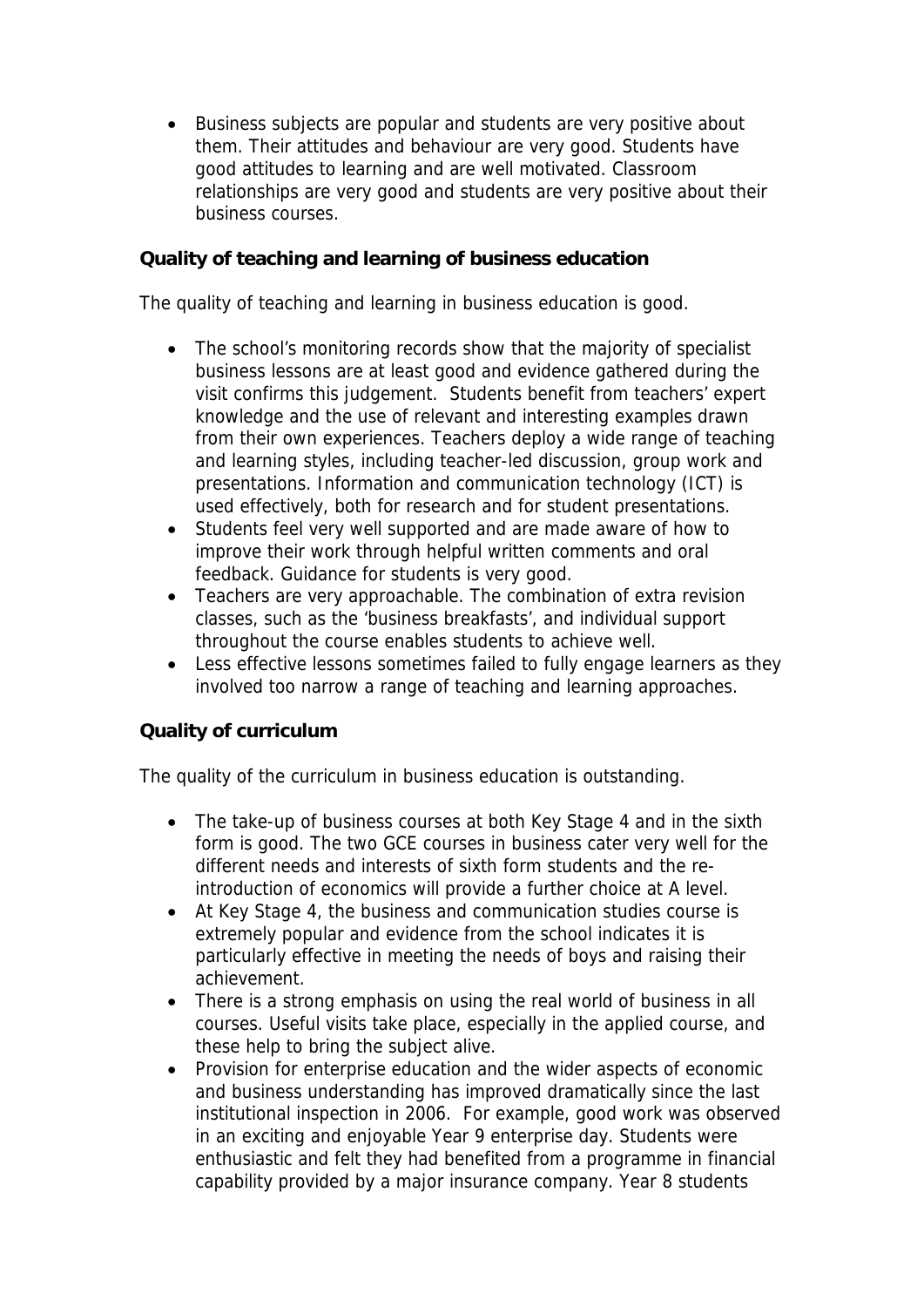learn about adult life through 'the real game'. Increasing opportunities are provided for all students to develop economic and business understanding.

 Learning outcomes are still being developed for enterprise education and economic and business understanding and there is not yet a coherent programme in place.

**Leadership and management of business education**

The leadership and management of business education are good.

- Courses are very well structured and the strengths of the well qualified staff complement each other.
- There has been good professional development aimed at improving the quality of business teaching. The subject leadership provides support and training and this has been supplemented by relevant external courses.
- Resources are good and meet the needs of the range of learners.
- The wider area of business and enterprise education is well led and effectively coordinated by a team of managers. A meeting reviewing work experience provided an excellent example of partnership work with external organisations. There is a useful curriculum map showing enterprise opportunities and staff with responsibility for personal, social, health and economic education have reviewed the curriculum in the light of the new programmes of study for September 2008. They have identified some gaps and amended the provision accordingly. The school is therefore well-placed to deliver the new curriculum in this area.
- Departmental self-evaluation is carried out annually. It has many strengths but the views of students are not yet gathered systematically.

**Areas for improvement in business education, which we discussed, included:**

- improving the consistency of the quality of teaching and learning across specialist business courses to that of the best to raise achievement further
- developing greater coherence in the programme for economic and business understanding and enterprise education, identifying the learning outcomes expected at each key stage and the progress students make in achieving them.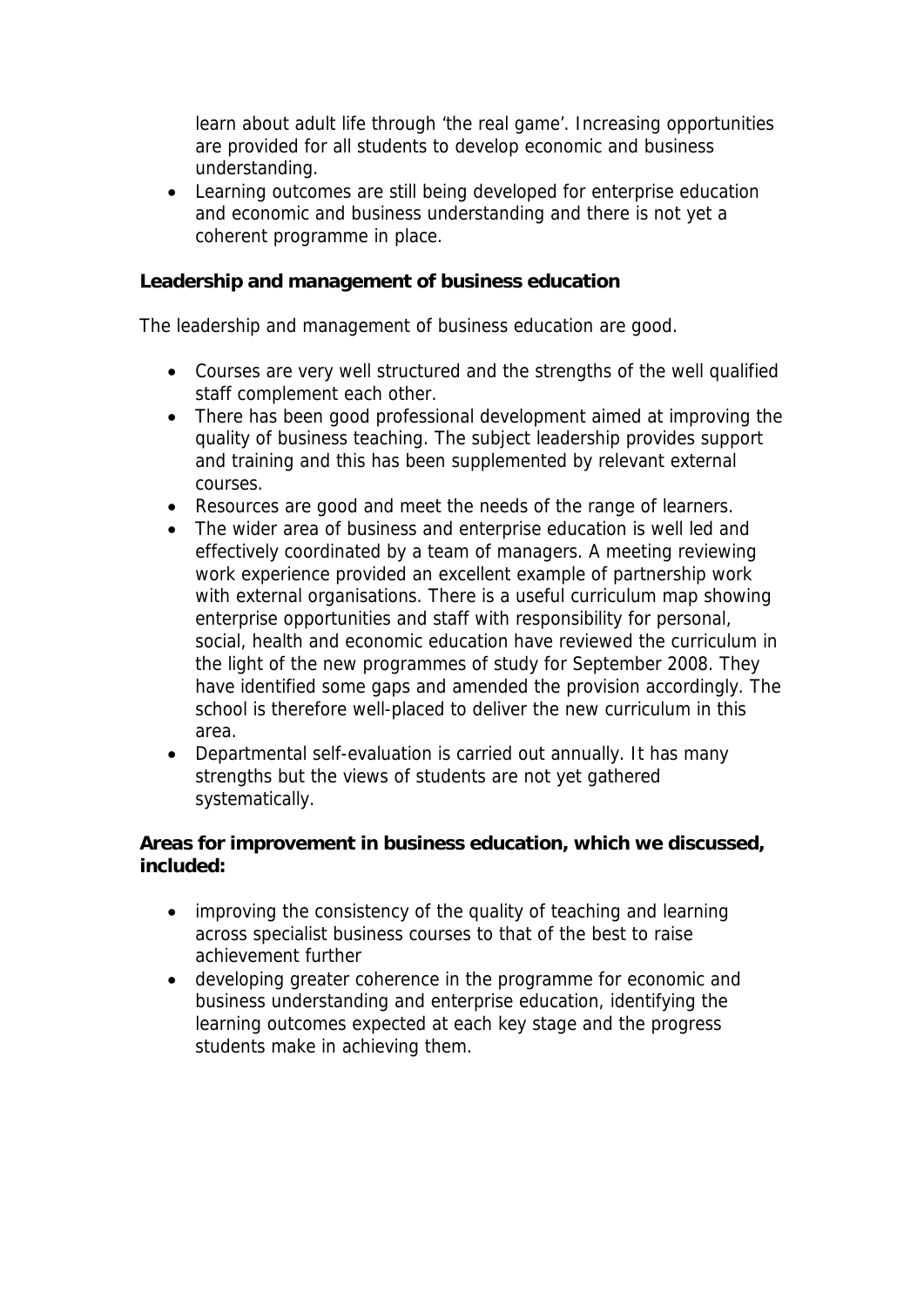**Science**

The overall effectiveness of science is good.

## **Achievement and standards**

Standards are significantly higher than the national average by the end of Key Stage 4. Achievement is good.

- Students' attainment on entry to the school is slightly above the national average.
- They make good progress during Key Stage 3 and by the end of Year 9 they reach standards that are significantly above average. In 2006 standards reached were exceptionally high.
- Standards by the end of Key Stage 4 in double award science are also significantly above average, as is the proportion of students gaining the highest grades.
- All Year 11 students in 2007 gained a GCSE in science which is evidence of the inclusive nature of the school. This is also seen in the progress made by pupils with learning difficulties and/or disabilities especially at Key Stage 3.
- Current school data from the tracking of student attainment indicates good progress in the majority of year groups. This was also seen in the lessons observed where progress was always at least satisfactory and frequently good.
- Rates of students' progress in the sixth form are not, however, as good as in the main school. While pass rates and retention rates are good, nationally recognised progress measures indicate that achievement is satisfactory in biology and chemistry but lower in physics and the recently introduced course in applied science.
- Students' behaviour was generally good particularly when teaching was good.

**Quality of teaching and learning of science**

Teaching and learning are good.

- In all lessons observed the teaching was at least satisfactory, much was good and some was outstanding.
- The students have very positive views of the quality of teaching they receive. This was particularly strong in the sixth form.
- Weaker teaching seen was characterised by lower levels of engagement and less active involvement of students.
- Some good use of ICT was seen for presenting information. There were fewer examples of ICT being used interactively with students.
- Assessment is systematically carried out and well recorded. The standards of marking and the use of formative written comment are variable. There is, however, good practice to build on.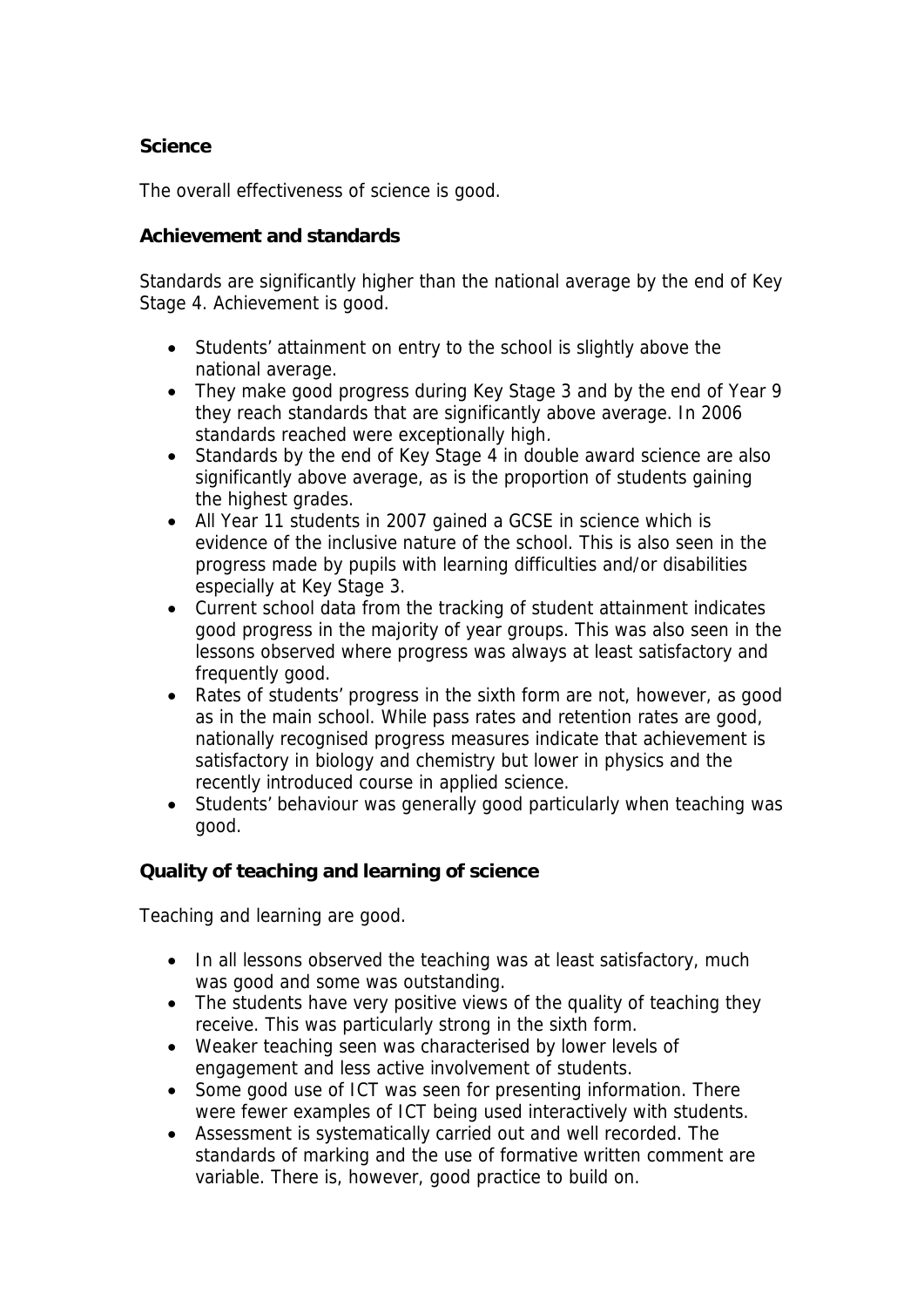## **Quality of the curriculum**

The curriculum provided is satisfactory.

- The curriculum provision in science is being reviewed as part of the whole-school curriculum development agenda set by the senior leadership team.
- There is a thorough and systematic approach to the development of the new Key Stage 3 course which is involving the whole department.
- The curriculum planned is diverse, based on relevant and engaging contexts and different pathways, for example, either two or three years for Key Stage 3 are being considered.
- The move to courses in three separate sciences in Key Stage 4 is to be introduced in September 2009.
- There is no course of applied science in Key Stage 4 but one is offered at A level in the sixth form.

**Leadership and management of science**

Leadership and management of science are good.

- The senior leadership team has provided a good environment for developing the science provision.
- The department is very well managed and the leadership is strong and respected by staff.
- The management team in the science department is effective and they share the same vision for effective science education.
- The whole department is involved in developing courses and producing schemes of work that are detailed and supportive but not constraining.
- There is very effective communication in science, allowing a flow of information and ideas across this large department

**Areas for improvement, which we discussed, included:**

- raising standards and achievement in the sixth form, particularly Physics and Advanced Applied Science, to build upon the successes of Key Stages 3 and 4 more effectively particularly
- reviewing the science curriculum available to students, particularly in Key Stage 4, to ensure there are suitable pathways available for all students
- improving the information in schemes of works to support teachers working with students with a range of attainment and securing crosscurricular links.

I hope these observations are useful as you continue to develop business education and science in the school.